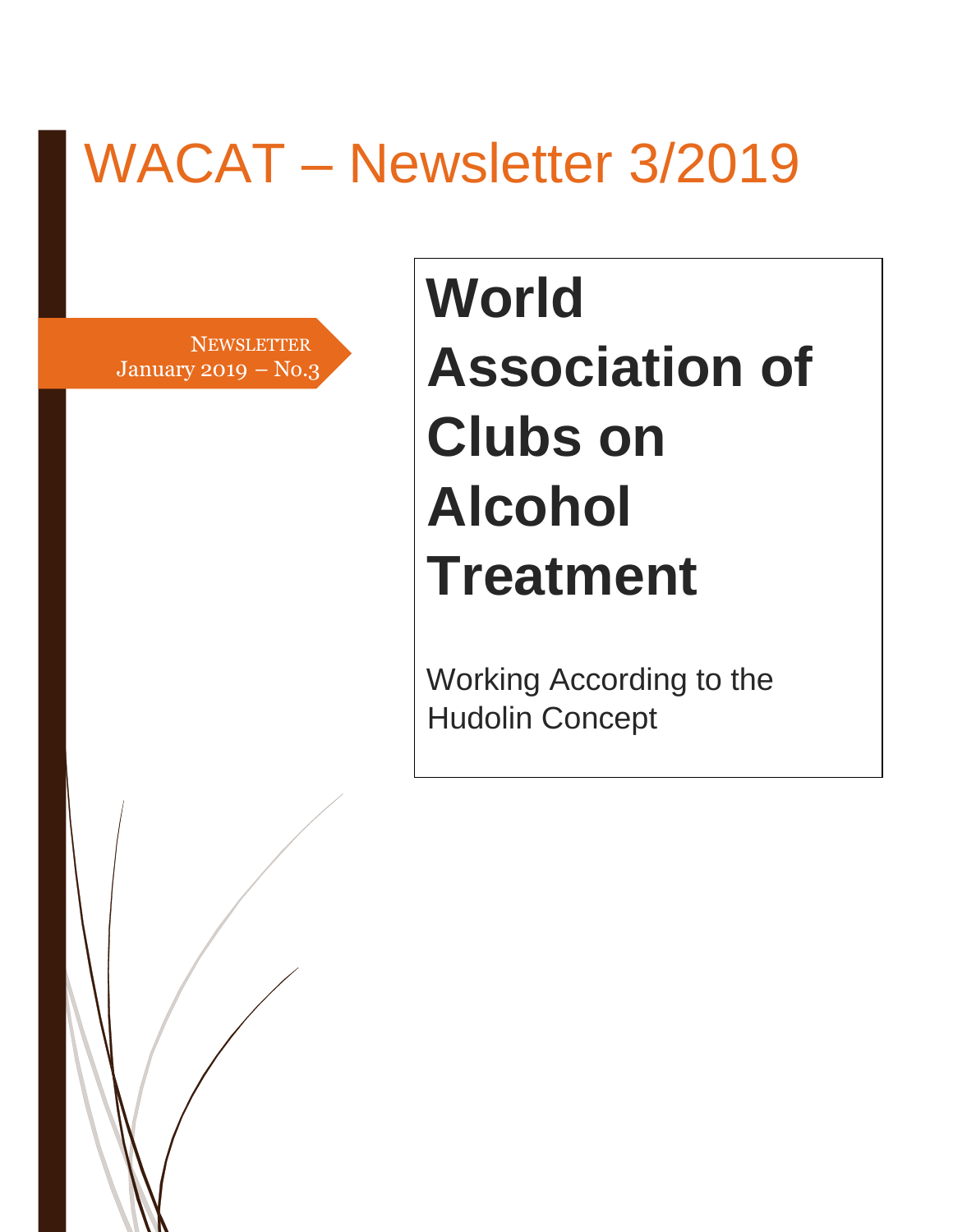#### **WACAT OFFICERS FOR THE PERIOD 2017 TO 2019**

**President**: Helge Kolstad **Norway Vice President**: Zoran Zoricic Croatia **Board members**: Irena Chubukova – Russia Lasse Rossen - Denmark Nicoletta Regonati – Italy Aniello Basilice – Italy Pubudu Sumanasekera - Sri Lanka, Francesco Piani - Italy **Substitute member**: Soontaree Srikosai - Thailand

**Nomination Committee for the next WACAT Congress**  Marco Orsega - Italy Birgit Juul Nielsen - Denmark Anto Orešković - Croatia

**International secretary** Francesca Francalacci - Italy

## **Keep it Simple!**

**It will be 40 years since the first Hudolin club was established in Italy. This meant a new development compared to Yugoslavia, where clubs were established 12 years before. The communities were different, the competition with other programmes was different, even science may have been different. A westernized club model was developed in Italy, whereas the Yugoslavian clubs continued as before. All worked with inspiration from Hudolin, although differences are obvious, until this day.** 

However, our communities have also changed. Yugoslavia is no more. Many substances in addition to alcohol are heavily abused, the concept of family is changing. The historic differences on both sides of the Adriatic are no longer important issues. Today, clubs can use the same methodology everywhere. In WACAT we work hard to unify the club movements after Hudolin. Our main focus is how to recruit and train the resource persons in the clubs.

Hudolin has also been gone for a long time. We do not know exactly how he may have responded to new developments. Now it is up to us to include new challenges in our methodology. This must be done carefully, involving the whole movement and still be true to the Hudolin Concept. We see that some clubs with little fresh recruitment have difficulties. On the other hand, there are other human problems which can be dealt with in our type of clubs.

In particular, addiction to gaming becomes more frequent. Treatment facilities and even clubs take up rehabilitation and aftercare with similar interventions as they use about substance abuse. It is likely that also other difficulties with financial and societal management may be taken in. This may well be combined with Hudolin. But we need to remember that one of the beauties of the methodology we have inherited, is its simplicity. One of my earliest experiences with Vladimir Hudolin was listening to his explanation of the clubs. It only took a few minutes. Main elements were that problems as well as solutions are shared by many, that we need a strong desire to change for the better, and that we must listen to those who know. We need to take in new challenges and extend our understanding of abusive practices. But we need to keep the basic structure simple. Come to the club regularly. Bring family and other relations. And learn together how to live a good life without artificial stimulants.

*Helge Kolstad*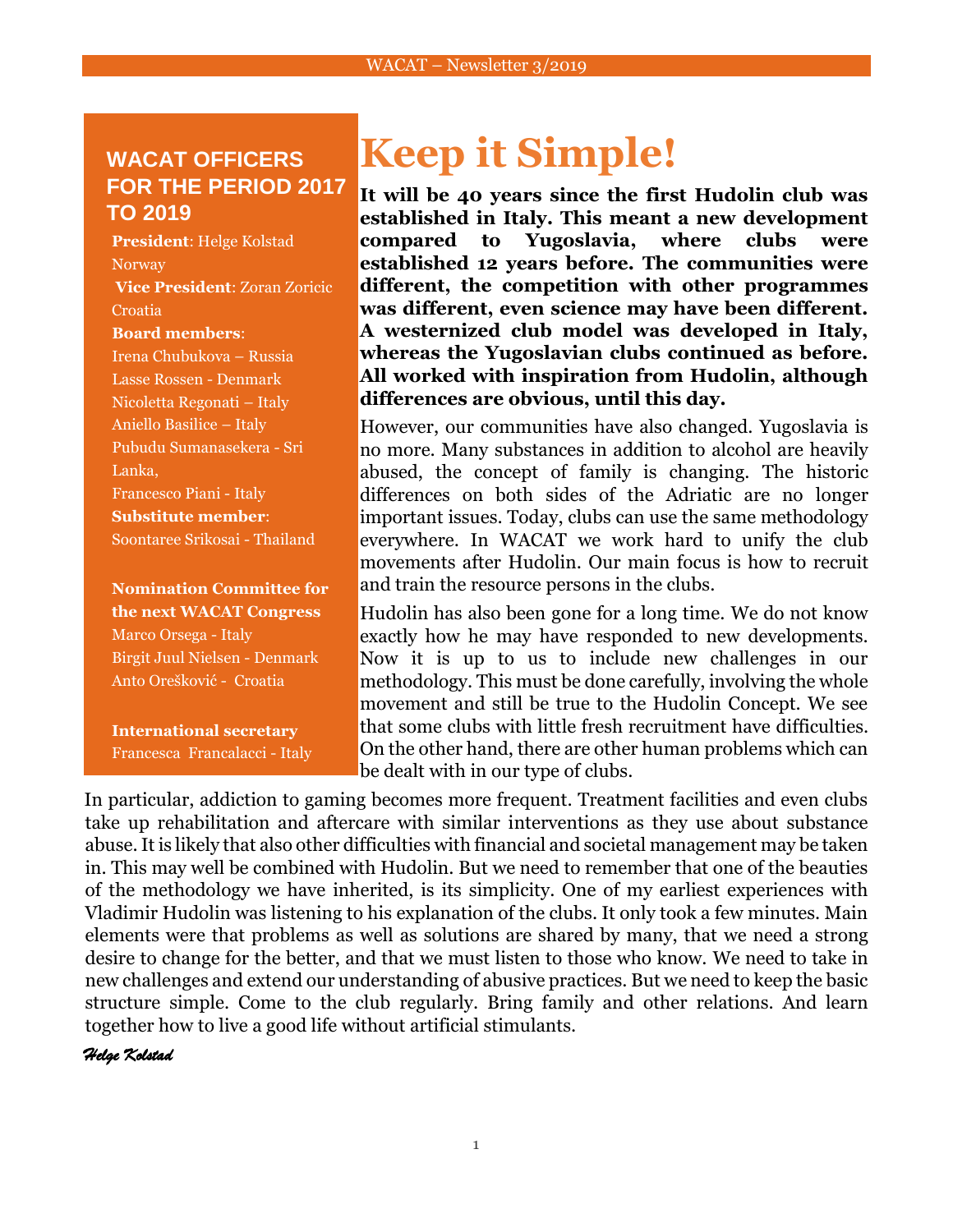#### **WACAT Board Meeting in Matera**

**The WACAT Board had its meeting on 4th October 2018. It took place near the sole of the Italian boot, between the heel and the toe, in the ancient city of Matera. The old town may be one of the oldest urban dwellings in the history of mankind. People lived in caves along a river canyon; safe, but poor, in some caves right up to the 1960s. This was the site for the 27th AICAT National Congress, which the international Board members attended after our own meeting.**

#### **Reports from Around the World**

Board members gave reports and glimpses of club activity. Zoran Zoricic reported that Hudolin programs are running in Serbia, Montenegro, Macedonia, Slovenia, Bosnia and Croatia.

The situation in Scandinavian countries is the following: 2-3 clubs collaborating with Salvation Army in Sweden. Clubs in Denmark are stable, but fewer than before due to funding problems and some internal conflicts. In Norway there are stable clubs, but it is difficult to create more because there is competition with a great variety of other programs, however the clubs' program is the only one with a family approach. Right now they are investing both on developing the family approach and on opening up clubs "beyond alcohol". There are too few new entries. In Finland there is still some expansion, mostly as aftercare connected to rehabilitation in Blue Cross treatment centers.

Nicoletta Regonati reported that some surveys have been done to reconnect with clubs in Latin America. There have been no responses from Chile and Brazil. However, clubs in Ecuador seem to be working properly in different parts of the country.

Francesco Piani reported that the European school needs reorganization. At present it follows programs in India, Sri Lanka, and Thailand.

Information from Russia tells that the Chairman, father Alexej Baburin, is frequently traveling to advocate and expand programs beyond Moscow.

In Italy there is less focus than before on disagreements. The national congress, which took place in Matera immediately after the meeting, gathered a good attendance.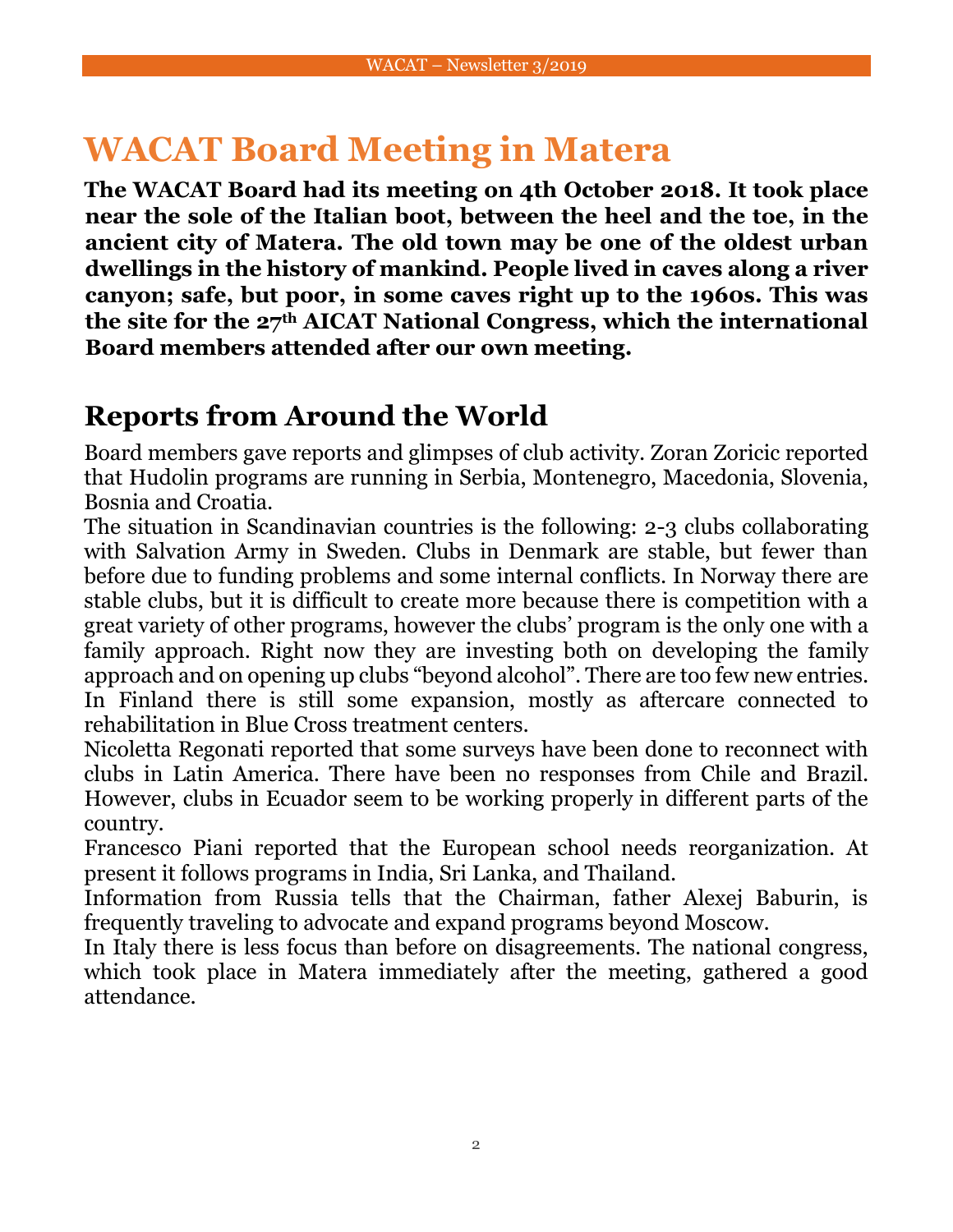#### WACAT – Newsletter 3/2019



*Zoran Zoricic in front of Matera Old Town*

#### **Romanian Conference**

Helge Kolstad and Francesco Piani participated in a congress, jointly organized by the club movement and a psychiatric association in Iasi, Romania. Several clubs which are meeting at a catholic center are working well. A program for women, organized by catholic nuns, is also working according to Hudolin principles.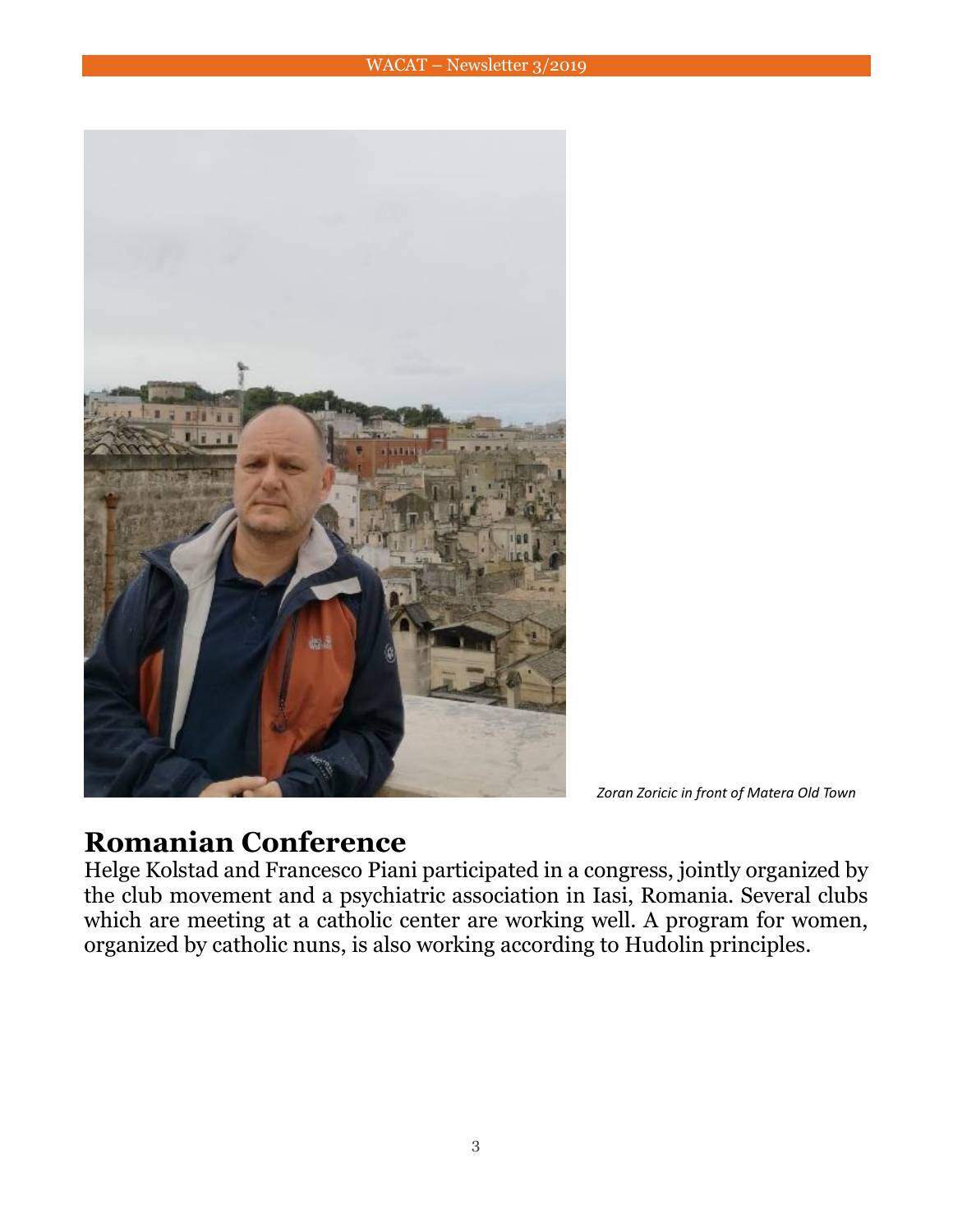#### **Recruitment and training of club workers**

A main focus of the meeting was the training of club workers. WACAT has done a survey among member associations. There seem to be three main training practices around the WACAT world

1. The model adopted by Italy, Scandinavia, Latin America, and other countries that took up the sensibilization course used in Italy.

2. The one adopted by ex-Yugoslavia: three short modules (3 days) for professionals, but they are also experimenting with modules for nonprofessionals (in which case, there will be four gatherings).

3. The Russian model, where training gatherings and supervision take place in Moscow, other training is conducted by distant education.

It was debated how we best can improve our training of club workers. It was agreed that proper education is a central policy for WACAT, but that we must accept that the training methods may differ. We need to find a way to involve the experts in charge of training, and help maintaining a common understanding of the Hudolin methodology and allow working methods to be adjusted to local conditions.

It is important to develop a sense of belonging to the system, even in countries where there are few clubs and a lack of contacts with close neighbors. It is also fundamental that we improve communication among the countries through websites, participation in congresses, etc.

There are difficulties everywhere in finding new servant-teachers. That is why it is a priority to create some standard guidelines for servant-teachers and how to recruit them.

#### **Ecological Education**

It is the vision of the WACAT Bard to boost the *Continuous Ecological Education* in clubs. Recruiting and training of servant-teachers (club workers) is a major task for club associations. WACAT should assist in setting up proper training programs. Several associations may collaborate on this. Also, WACAT itself must provide some international training sessions. This should be provided by the European school. Recently, it has been difficult to finance this. This need to be discussed further. The European School and AICAT are requested to look for possible options.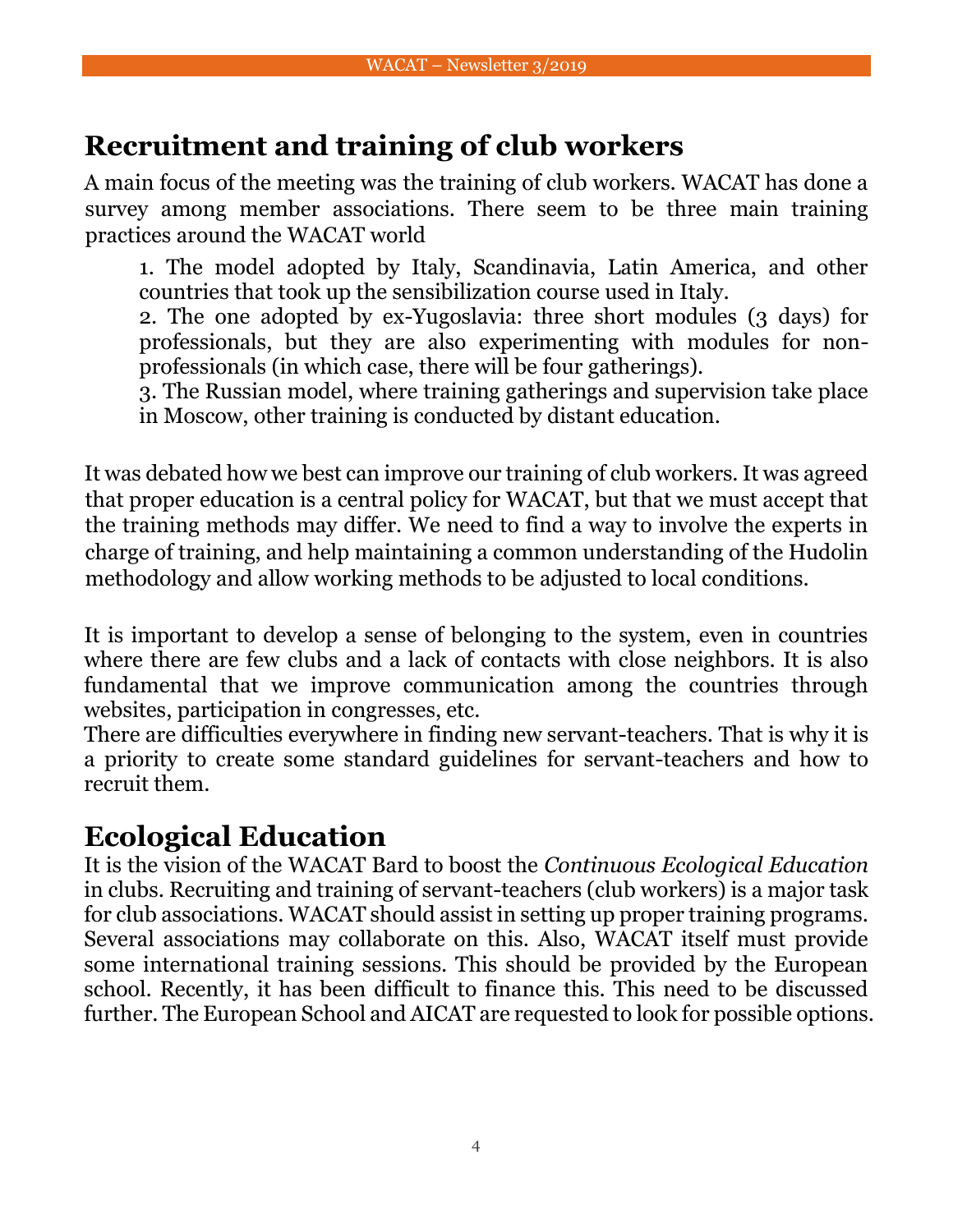#### **Websites and newsletters**

The President and the Secretary has had a working session in Norway during last summer and prepared the filing and communication systems for WACAT. Two separate websites will be set up. Newsletters will be sent out regularly and also be available on the web.

#### **Involvement of Trainers of Trainers**

Experienced trainers who participated in the Italian Congress met after the Board meeting. The attendance was, however, too small to be representative. The board presented some statements on training, which will be taken up for discussions with trainers. The following statements and questions seem to be essential:

1. Club visits must be an obligatory part of training of servant-teachers.

2. Even professionals, with extensive education in rehabilitation work, must have additional training about the practical club work, including visits in clubs.

3. Different parts of the training may be done in different ways. Particularly important is the question about what needs to be done in gatherings at the same venue and time, and what can be done separately, e.g. on distant education or online.

4. Can training sessions be separated in several periods, e.g. 2-3 week-ends instead of a continuous week?

5. Training is a continuous and endless process. After the basic training, club workers must participate actively in supervisions programs, and meet regularly for exchange of experience and maintenance of motivation and understanding.

6. What skills should be requested for those who conduct the training (training of trainers)?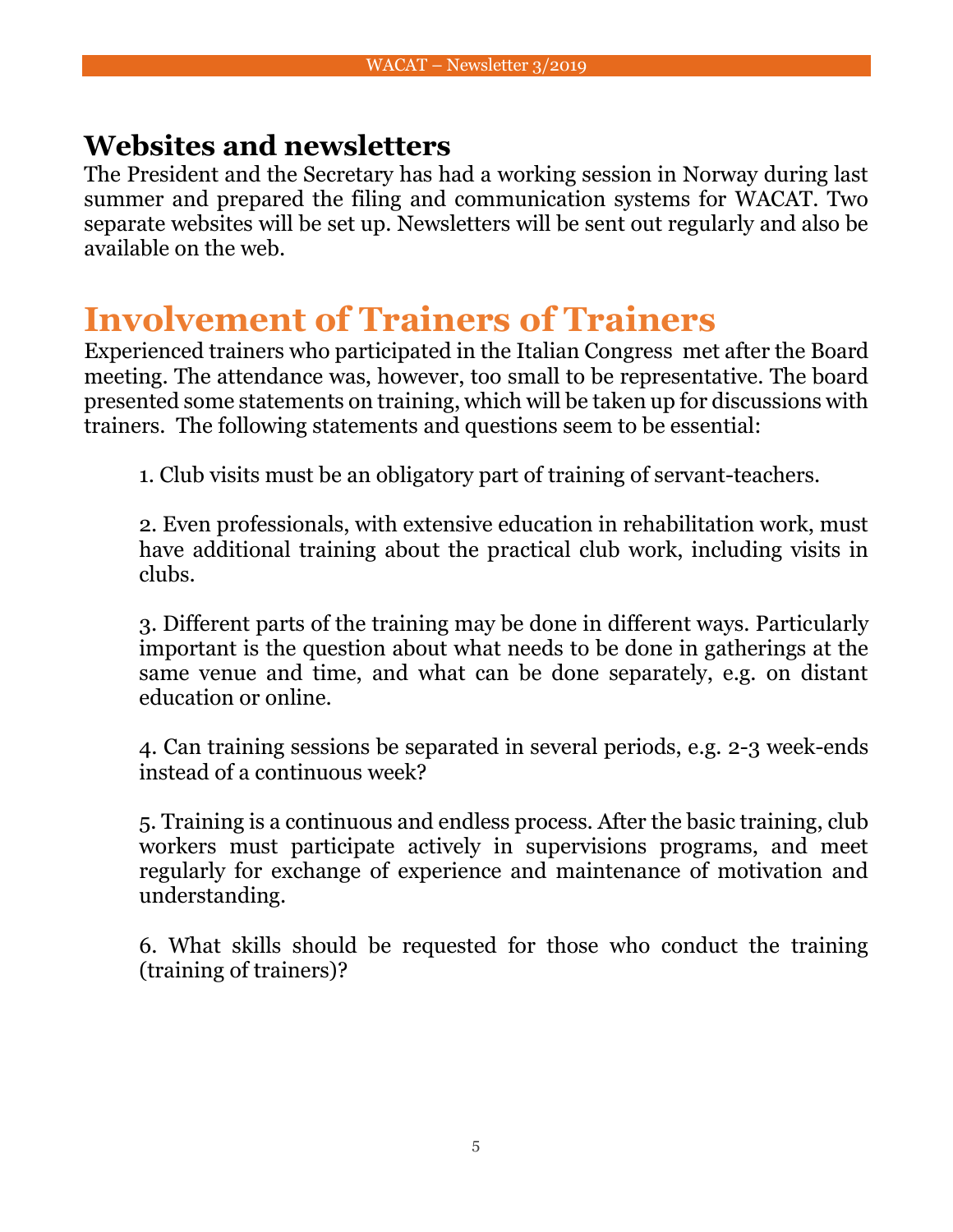### **WACAT World Congress in Slovenia in September 2019**

The WACAT Constitution prescribes that our Congress will have two main parts

- A Congress Gathering, assembling as many representatives of the national club associations as possible, and making recommendations to the next part
- A postal vote over the recommendations from the Congress Gathering, involving all WACAT members according to the Constitution

The congress gathering will take place in Bled, Slovenia, on the 12th September 2019, before Alpe Adria Congress (13th - 14th September 2019).

Proposals to the Congress will be prepared by the International Board during its next meeting, and sent out to the member associations in due time before the Congress,

#### **Next WACAT Board Meeting in Copenhagen**

The board decided to meet again at one more meeting before the congress. This will take place in Scandinavia, probably in Denmark during May 2019.

### **International Officers to Study Russian Training**

President Helge and Vice President Zoran will go to Moscow in late January 2019 to study the training and supervision practices of the Russian Club Movement. Of special interest is the effort of developing distant education programmes for clubs in districts in the vast country of Russia, which are too far away from Moscow.

They will also visit the Russian National Club Congress.